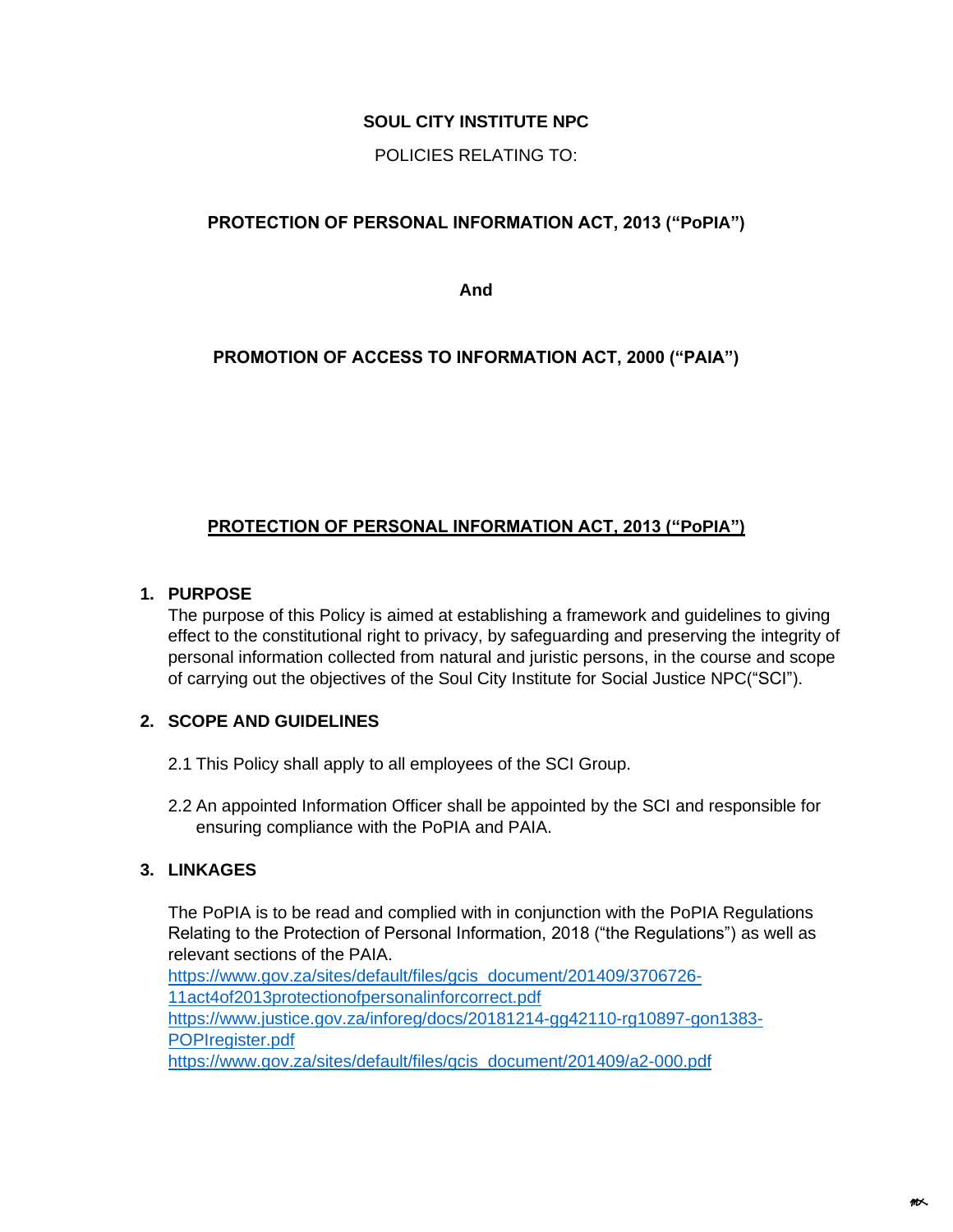# **4. OBJECTIVES**

- 4.1 To ensure compliance with the PoPIA in respect of obtaining, processing, updating, retention, and destruction of personal information of all data subjects (individuals and juristic persons);
- 4.2 To establish the duties and responsibilities of an Information Officer;
- 4.3 To ensure that the obligations of the SCI and the conditions to ensure compliance with the obligations are established;
- 4.4 To discourage non-compliance by reinforcing the penalties and consequences of non-compliance.

### **5. GENERAL**

5.1 PoPIA applies to any public or private body, like SCI, or any other person which, alone or in conjunction with others, determines the purpose of and means for processing personal information ("Responsible Party"/"RP"); and to any person who processes personal information for a Responsible Party in terms of a contract or mandate, without coming under the direct authority of the Responsible Party e.g. a service provider or consultant.

### **6. OBLIGATIONS OF SCI**

The obligations of SCI are as follows:

- 6.1 To only collect information that it needs for a specific purpose;
- 6.2 To apply reasonable security measures to protect the information;
- 6.3 To ensure that the information is relevant and up to date;
- 6.4 To only retain as much information as is needed and only for as long as it is needed;
- 6.5 To allow the data subject of the information to access it upon request.

### **7. CONDITIONS FOR LAWFUL PROCESSING OF PERSONAL INFORMATION**

7.1 Accountability

The Responsible Party (SCI) must ensure that the eight information-processing principles are complied with.

7.2 Processing Limitation

Processing of personal information must be lawful and personal information may only be processed if it is adequate, relevant, and not excessive given the purpose for which it is being processed.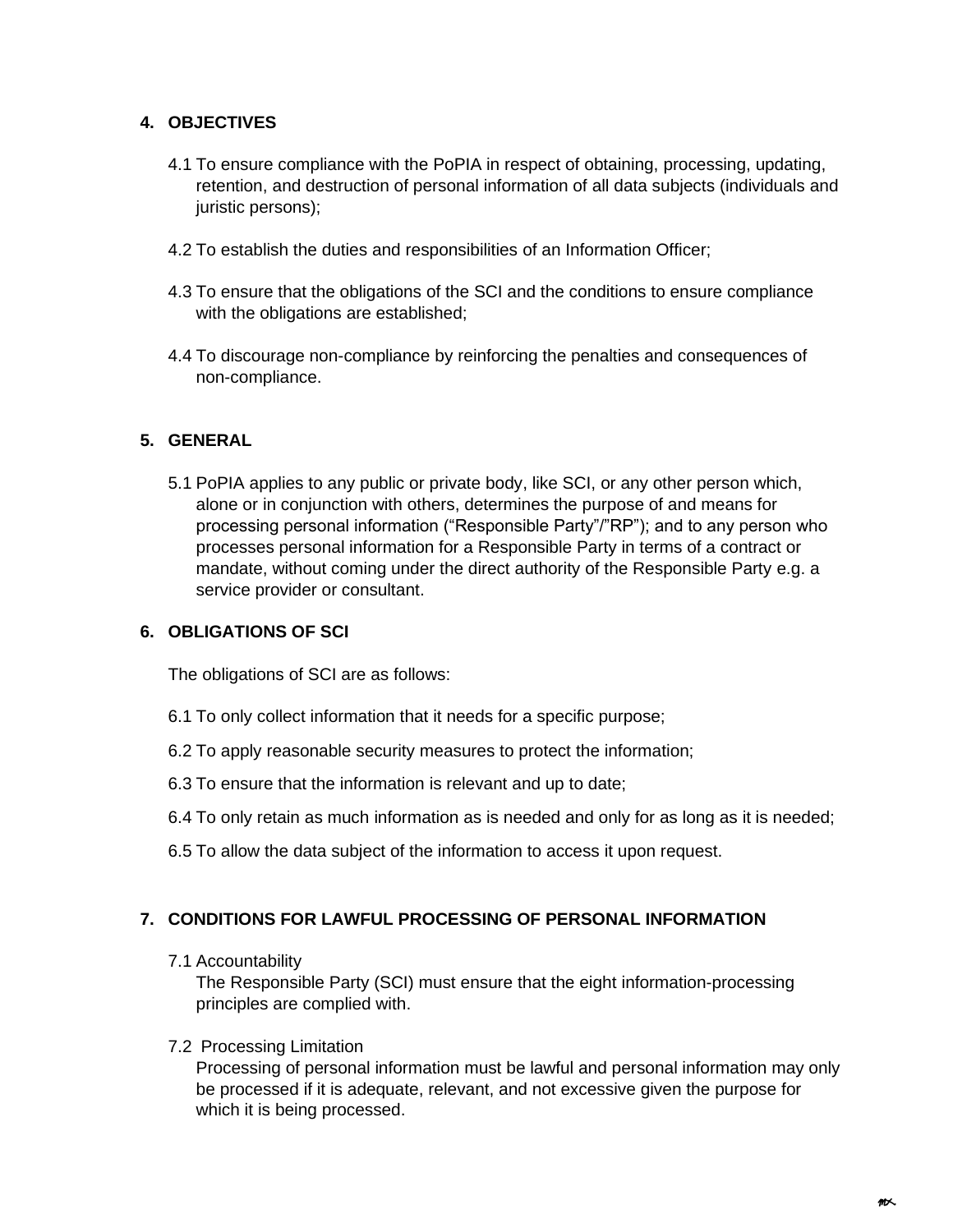#### 7.3 Purpose Specification

Personal information must be collected for a specific, explicitly defined, and lawful purpose related to a function or activity of the Responsible Party. The Responsible Party must take steps to ensure that the data subject is aware of the purpose for which his/her personal information is being collected.

#### 7.4 Further Processing Limitation

Further processing must be compatible with the purpose for which it was initially collected.

#### 7.5 Information Quality

The Responsible Party must take reasonably practicable steps to ensure that the personal information is complete, accurate, not misleading and updated where necessary, considering the purposes for which it was collected.

#### 7.6 Openness

Further certain prescribed information must be provided to the data subject by the Responsible Party including what information is being collected, the name and address of the Responsible Party, the purpose for which the information is collected and whether or not the supply of the information by that data subject is voluntary or mandatory.

#### 7.7 Security Safeguards

The Responsible Party must secure the integrity of personal information in its possession or under its control by taking prescribed measures to prevent loss of, damage to or unauthorised destruction of personal information and unlawful access to or processing of personal information.

### 7.8 Data Subject Participation

A data subject has the right to request a Responsible Party to confirm, free of charge, whether or not the Responsible Party holds personal information about the data subject and request from a Responsible Party the record or a description of the personal information held, including information about the identity of all third parties, or categories of third parties, who have, or have had, access to the information.

7.8.1 A data subject may request a Responsible Party to -

7.8.1.1 correct or delete personal information about the data subject in its possession or under its control that is inaccurate, irrelevant, excessive, misleading, or obtained unlawfully; or

7.8.1.2 destroy or delete a record of personal information about the data subject that the responsible party is no longer authorised to retain. Please refer to the SCI Document Retention Policy.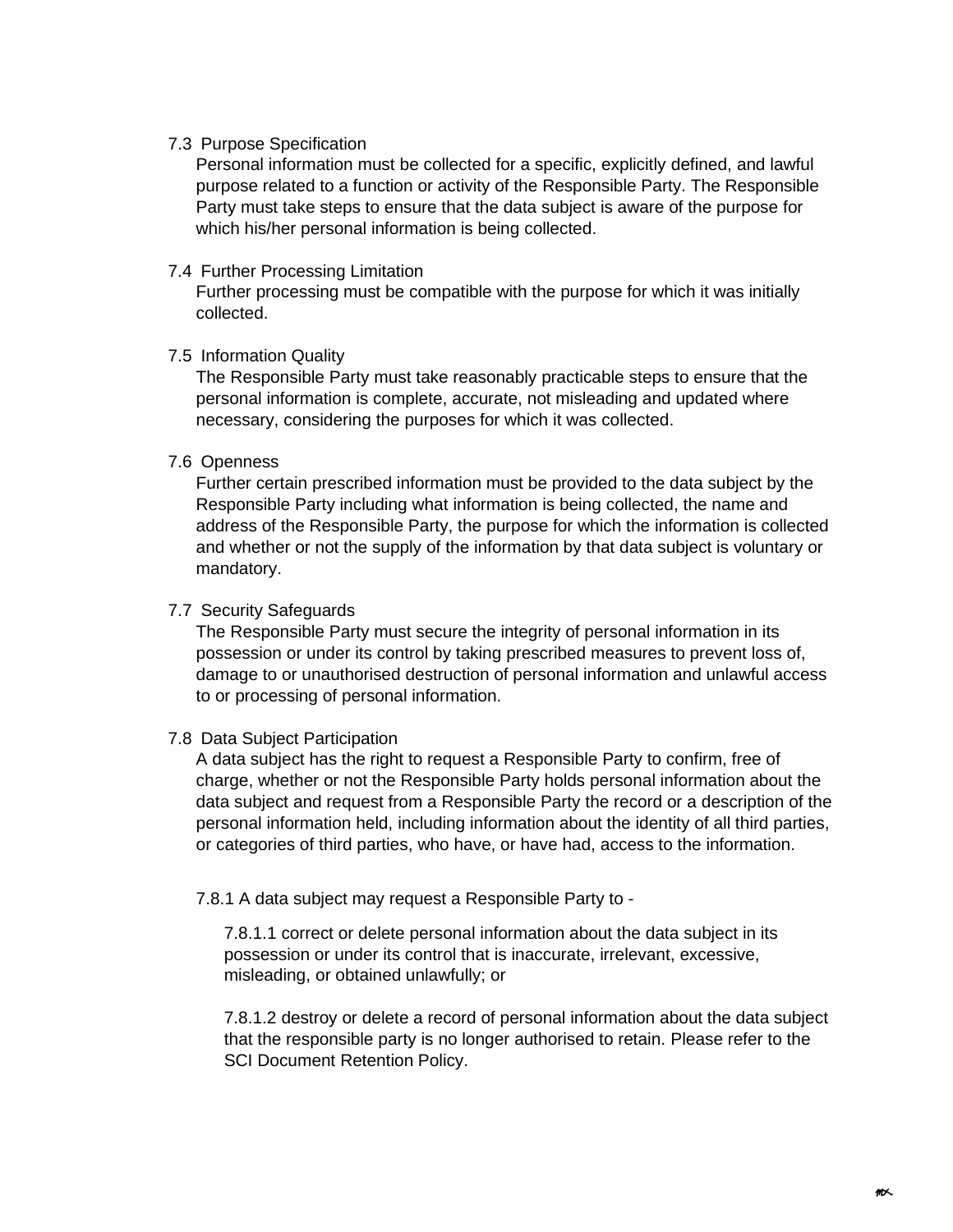### **8. PROCESSING OF SPECIAL PERSONAL INFORMATION**

- 8.1 Section 26 of POPIA contains a general prohibition on the processing of special personal information such as the religious or philosophical beliefs, race or ethnic origin, trade, union membership, political persuasion, health or sex life or biometric information of a data subject; or the criminal behaviour of a data subject to the extent that such information relates to— the alleged commission by a data subject of any offence; or any proceedings in respect of any offence allegedly committed by a data subject or the disposal of such proceedings.
- 8.2 The prohibition referred to in 8.1 above does not apply if processing is carried out with the consent of a data subject referred, processing is necessary for the establishment, exercise or defence of a right or obligation in law; processing is necessary to comply with an obligation of international public law; processing is for historical, statistical or research purposes.

# **9. PROCESSING OF PERSONAL INFORMATION OF CHILDREN**

- 9.1 Section 34 of POPIA contains a general prohibition on processing the personal information of children.
- 9.2 The prohibition on processing personal information of children, as referred to in section 34, does not apply if the processing is carried out with the prior consent of a competent person; necessary for the establishment, exercise or defense of a right or obligation in law; necessary to comply with an obligation of international public law; for historical, statistical or research purposes.

### **10. PERSONAL INFORMATION COLLECTED**

- 10.1 Section 10 of POPIA states that "Personal Information may only be processed if, given the purpose for which it is processed, it is adequate, relevant and not excessive. SCI collects and processes personal information pertaining to the type of initiative it is running at the time. The type of information will depend on the need for which it is collected and will be processed for that purpose only. Whenever possible, SCI will inform the data subjects as to the information required and the information deemed optional.
- 10.2 Examples of personal information SCI collects include, but is not limited to:

The data subject's name, surname, age, language, gender, LGBTQI status, disability and race and any other information required by the SCI or its affiliates/ suppliers in order to improve the lives and wellbeing of young women and girls in the communities in which they live.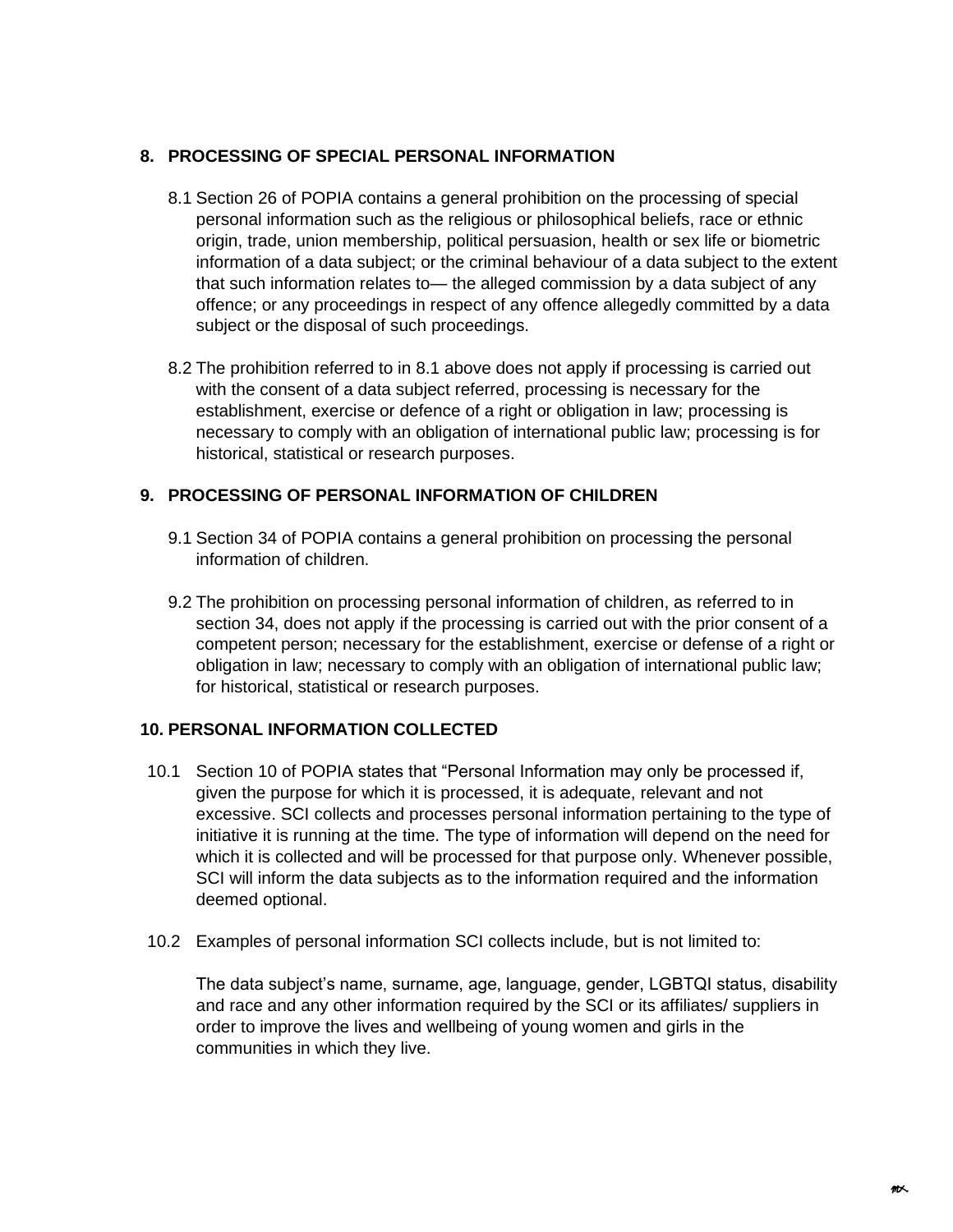SCI also collects and processes the data subject's personal information to further its goal of achieving substantive gender equality, including in areas of Sexual and Reproductive Health and Rights and the eradication of Gender Based Violence and patriarchy within a culture of human rights.

10.3 SCI aims to have SLA agreements in place with all service providers to ensure a mutual understanding with regard to the protection of the personal information in its possession. SCI service providers, suppliers and consultants will be subject to the same regulations as applicable to SCI.

### **11. USAGE OF PERSONAL INFORMATION**

The personal information collected will only be used for the purpose for which it was collected, and may include:

- 11.1 Running programmes/clubs;
- 11.2 Providing aid;
- 11.3 Tracking progress and documenting outcomes and impact of initiatives;
- 11.4 Tracking social development goals;
- 11.5 Reporting to stakeholders and donors;
- 11.6 Conducting research
- 11.7 Collecting and reporting statistics;

### **12. DISCLOSURE OF PERSONAL INFORMATION**

- 12.1 SCI may disclose a data subject's personal information to any of its subsidiaries, joint venture companies and or approved supplier or third-party service providers. SCI has agreements in place to ensure compliance with confidentiality and privacy conditions.
- 12.2 SCI may also share a data subject's personal information with and obtain information about data subjects from third parties for the reasons already noted above.
- 12.3 SCI may also disclose a data subject's information where it has a duty or a right to disclose in terms of applicable legislation, the law, or where it may be deemed necessary in order to protect its rights.

### **13. SAFEGUARDING PERSONAL INFORMATION**

It is a requirement in terms of the PoPIA to adequately protect information collected and the SCI currently has adequate controls and storage facilities to house the information safely. SCI will continuously review its security controls and processes to ensure that personal information is adequately protected.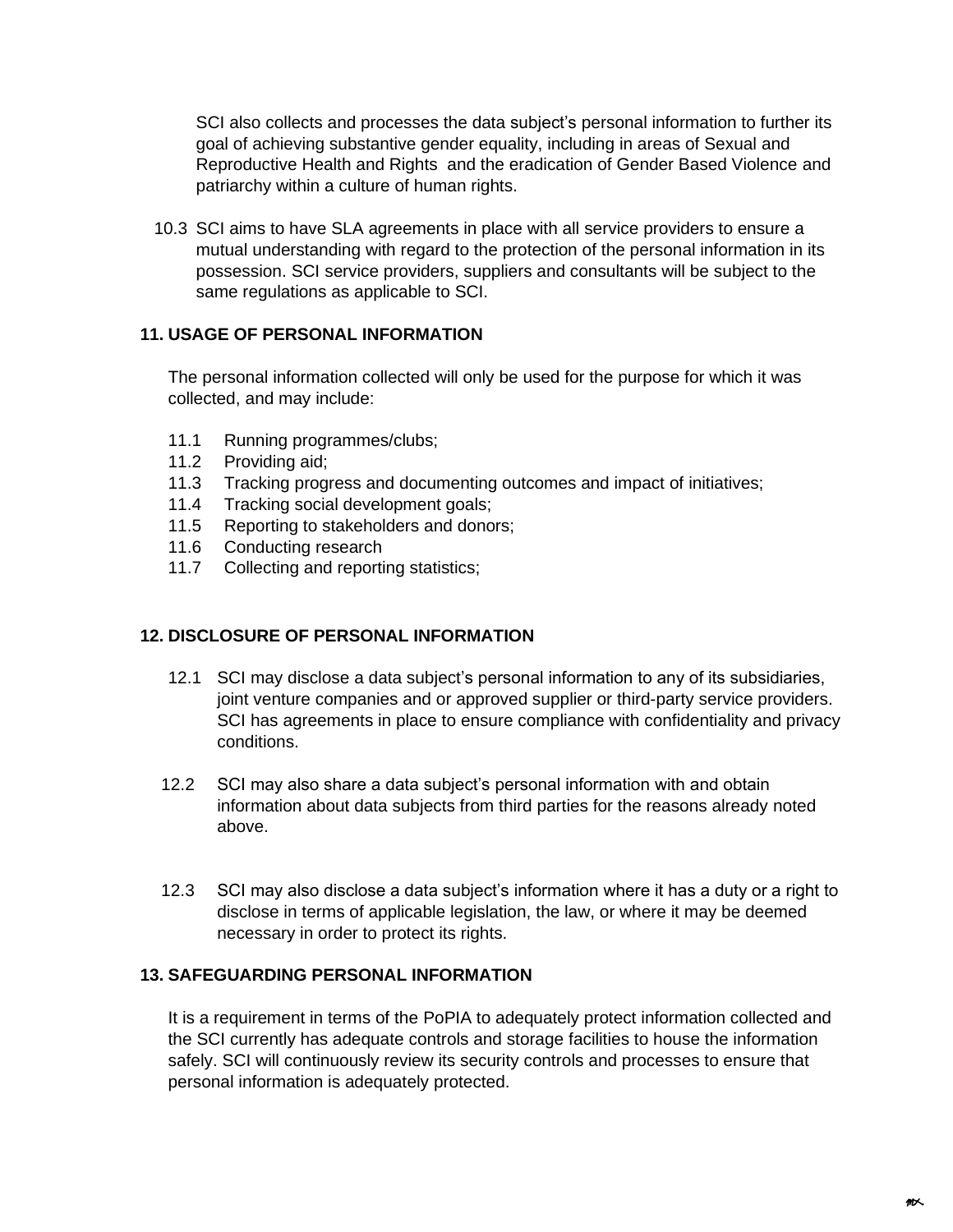- 13.1 The Information Officer for SCI is Govindamma Padayachee whose details are available below and who is responsible for the compliance with the conditions of the lawful processing of personal information and other provisions of the PoPIA.
- 13.2 This policy has been put in place throughout SCI and training on this policy and the PoPI Act will be conducted during 2020.
- 13.3 Each new employee will be required to sign an employment contract containing relevant consent clauses for the use and storage of employee information, or any other action so required, in terms of the PoPIA.
- 13.4 Every employee currently employed within SCI will be required to sign an addendum to their employment contracts containing relevant consent clauses for the use and storage of employee information, or any other action so required, in terms of the PoPIA;
- 13.5 SCI archived donor and company information is stored at Bongani Rainmaker Logistics and SCI Head office in Johannesburg which is also governed by the PoPIA, access to retrieve information is limited to authorized personal.
- 13.6 SCI product suppliers and other third-party service providers will be required to sign a service level agreement guaranteeing their commitment to the Protection of Personal Information; this is however an ongoing process that will be evaluated as needed.
- 13.7 All electronic files or data are backed up by Olee Telecoms which is also responsible for system security that protects third party access and physical threats. The IT Division is responsible for Electronic Information Security.

### **14. INFORMATION OFFICER**

14.1 In terms of Section 56 of the PoPIA, read with Section 17 of PAIA, public and private bodies are required to appoint Information Officers. An Information Officer is responsible for ensuring compliance with POPI and PAIA. In addition to encouraging compliance with POPI and PAIA, Information Officers are required to:

- 14.1.1 develop, implement, monitor and maintain a compliance framework;
- 14.1.2 undertake a personal information impact assessment to ensure that adequate measures and standards exist;
- 14.1.3 develop, monitor and maintaining an access to information manual (i.e. a PAIA manual);
- 14.1.4 develop internal measures and systems to process requests for information or access;
- 14.1.5 conduct internal awareness sessions.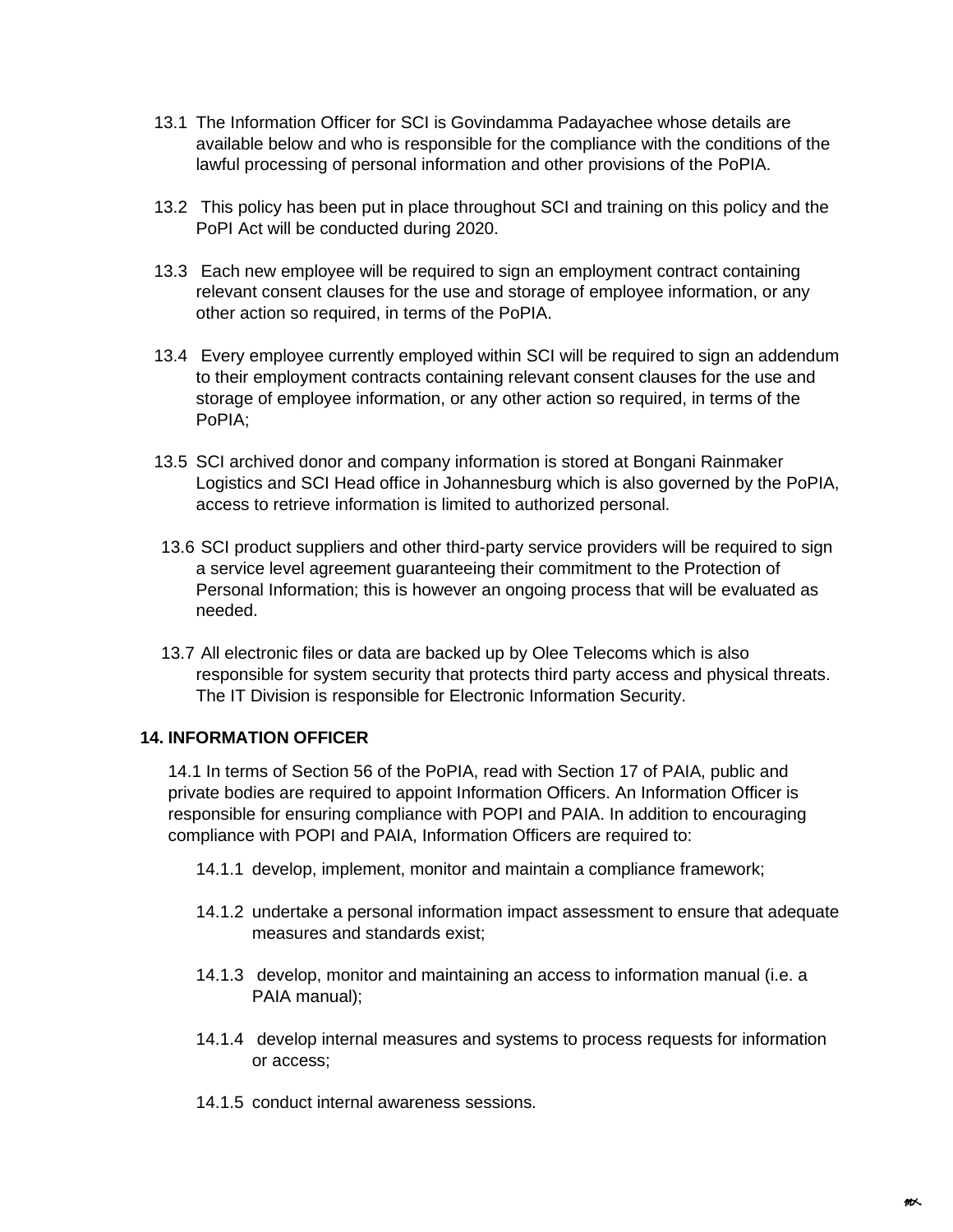#### **15. ACCESS AND CORRECTION OF PERSONAL INFORMATION**

- 15.1 Data subjects have the right to access the personal information the SCI holds about them. They also have the right to ask the SCI to update, correct or delete their personal information on reasonable grounds.
- 15.2 Once a data subject or institution objects to the processing of their personal information, the SCI may no longer process said personal information.
- 15.3 The SCI will take all reasonable steps to confirm a data subject's identity before providing details of their personal information or making changes to their personal information.
- 15.4 The details of the SCI's Information Officer and Head Office are as follows:
	- 15.4.1 Information Officer: Phinah Kodisang (CEO) Telephone Number: (011) 341 0360 E-Mail Address: [phinah@soulcity.org.za](mailto:phinah@soulcity.org.za)
	- 15.4.2 Deputy Information Officer: Daisy Padayachee Telephone: (011) 341 0360 Email address: [daisy@soulcity.org.za](mailto:daisy@soulcity.org.za) Postal: P O Box 1290, Houghton, 2041 Physical: Third Floor, 1 Newtown Avenue, Killarney,2193

### **16. PENALITIES AND CONSEQUENCES OF NON-COMPLIANCE**

- 16.1 Punitive measures for non-compliance with the PoPIA could include:
	- 16.1.1 A fine between R1 10 million; or
	- 16.1.2 Imprisonment between 1 10 years; or
	- 16.1.3 Both a fine and imprisonment
- 16.2 SCI may also impose internal disciplinary sanctions in accordance with its Disciplinary Policy and/or other policies, which could include dismissal.

### **17. AMENDMENTS TO THIS POLICY**

Amendments to, or a review of this Policy, will take place on an ad hoc basis or at least once a year. Where material changes take place, data subjects will be notified directly, or changes will be stipulated on the SCI website.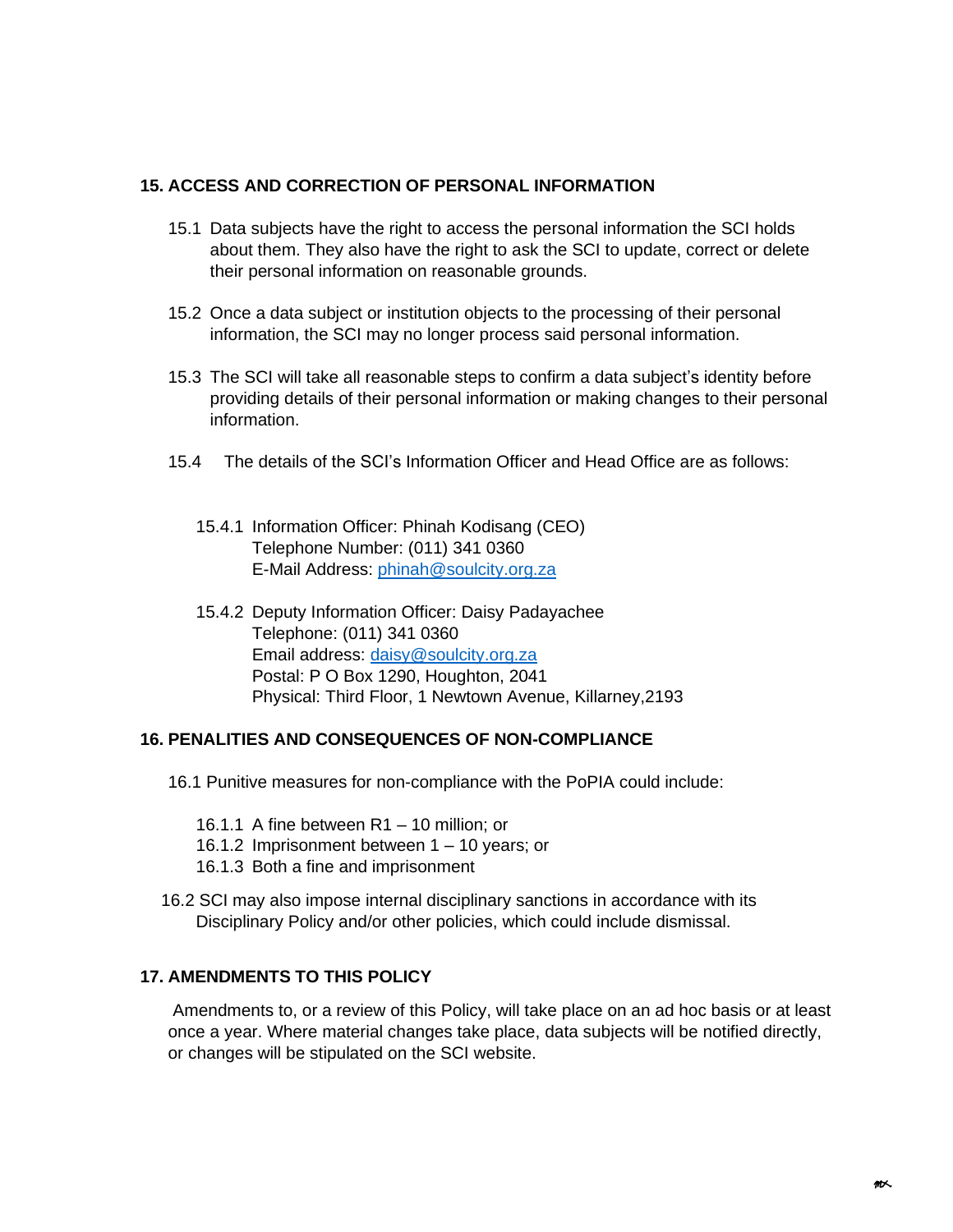# **PROMOTION OF ACCESS TO INFORMATION ACT, 2000 ("PAIA")**

### **1. PURPOSE**

Pursuant to the provisions of Section 32 of the Constitution of the Republic of South Africa the Promotion of Access to Information Act, of 2000 ("PAIA") was promulgated in order to foster a culture of transparency and accountability in public and private bodies, like the Soul City Institute for Social Justice ("SCI"), by giving effect to the right of access to information, and actively promote a society in which the people of South Africa have effective access to enable them to fully exercise and protect all of their rights as enshrined in the Constitution.

### **SCOPE AND GUIDELINES**

- 1.1 This Policy shall apply to all employees of the SCI Group.
- 1.2 An appointed Information Officer shall be appointed by the SCI and responsible for ensuring compliance with the PoPIA and PAIA.
- 1.3 The requisite manual is to be drafted or reviewed in terms of this policy to give effect hereto.

### **2. LINKAGES**

The PAIA is to be read and complied with in conjunction with the Protection of Personal Information Act, 2018 ("PoPIA") and Regulations Relating to the Protection of Personal Information, 2018 ("the Regulations").

### **3. OBJECTIVES**

- 3.1 To ensure compliance with PAIA in respect of procedure to be followed in allowing or refusing access to information of requesters, as applicable;
- 3.2 To establish the duties and responsibilities of an Information Officer;
- 3.3 To discourage non-compliance by reinforcing the penalties and consequences of non-compliance.

### **4. GENERAL**

4.1 PAIA applies to a record of a private body regardless of when the record came into existence.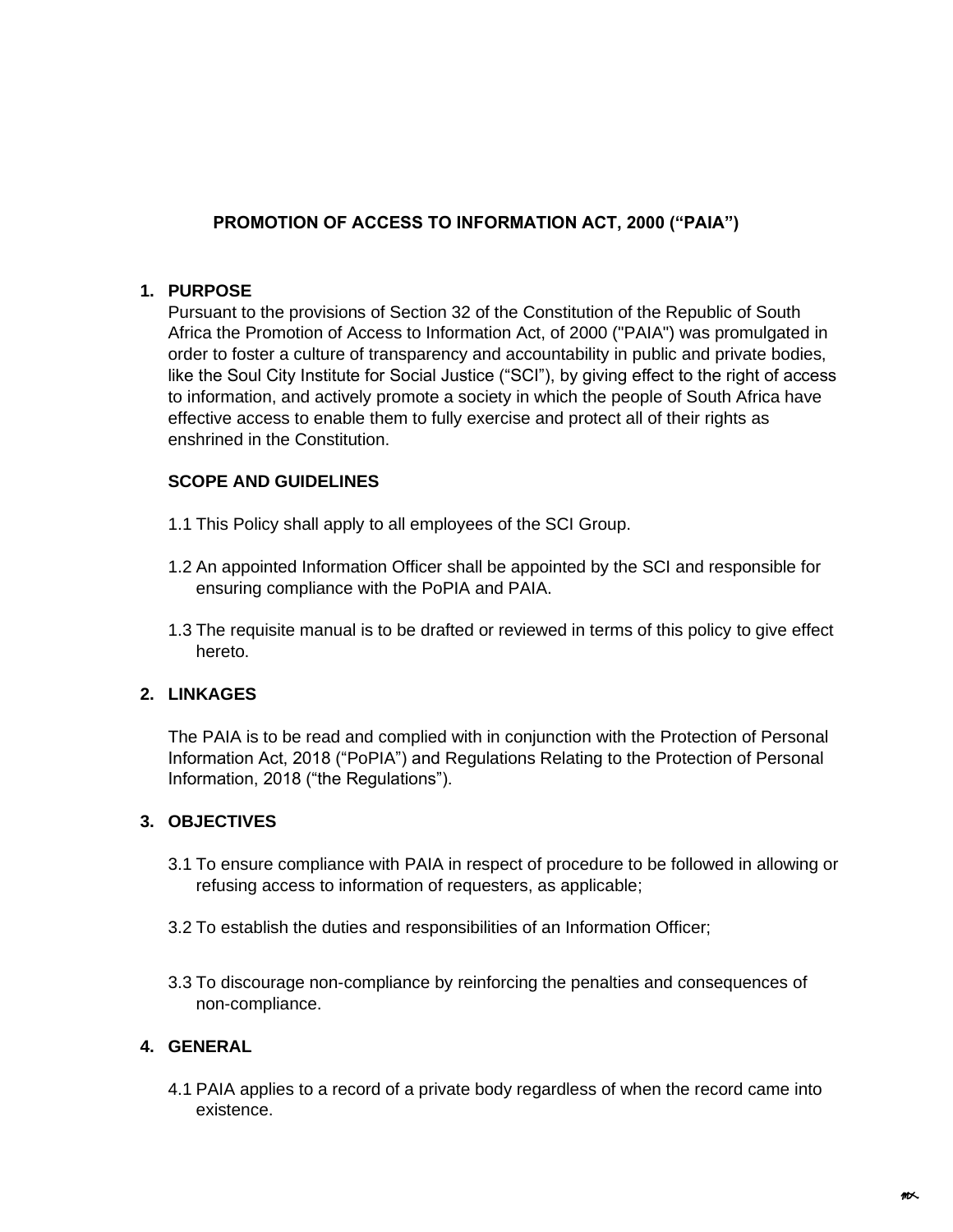- 4.2 A requester must be given access to any record held by the SCI if the following requirements are met:
	- 4.2.1 The record is required for the exercise or protection of any right;
	- 4.2.2 The requester meets the procedural requirements of the act relating to the request for information;
	- 4.2.3 Access to that record is not refused on any grounded contemplated in Chapter4 of Part 3 of PAIA;
- 4.3 When a public body (e.g. the State) requests access to a record of a private body for the exercise or protection of any rights other than its rights, it must be acting in the public interest.

# **5. PUBLICATION AND AVAILABILITY OF CERTAIN RECORDS**

- 5.1 Manual
	- 5.1.1 Section 51 of PAIA renders mandatory the compiling of a manual by the head of SCI containing detailed information such as:
		- 5.1.1.1 the postal and street address, phone, and fax number and, if available;
		- 5.1.1.2 electronic mail address of the head of the body;
		- 5.1.1.3 a description of the guide referred to in section 10, if available, and how to obtain access to it;
		- 5.1.1.4 the latest notice in terms of section 52(2), if any, regarding the categories of record of the body which are available without a person having to request 30 access in terms of this Act;
		- 5.1.1.5 a description of the records of the body which are available in accordance with any other legislation;
		- 5.1.1.6 sufficient detail to facilitate a request for access to a record of the body, a description of the subjects on which the body holds records and the categories of records held on each subject; and
		- 5.1.1.7 such other information as maybe prescribed.
	- 5.1.2 The manual must be regularly updated by the head of the SCI and must be available as prescribed.
- 5.2 Voluntary disclosure and automatic availability of certain records
	- 5.2.1 The head of the SCI may on a voluntary and periodic basis submit to the Minister the categories of records of the private body that are automatically available without a person having to request access in terms of this Act, including such categories available:
		- 5.2.1.1 for inspection in terms of legislation other than PAIA:
		- 5.2.1.2 for purchase or copying from the private body;
		- 5.2.1.3 from the private body free of charge; and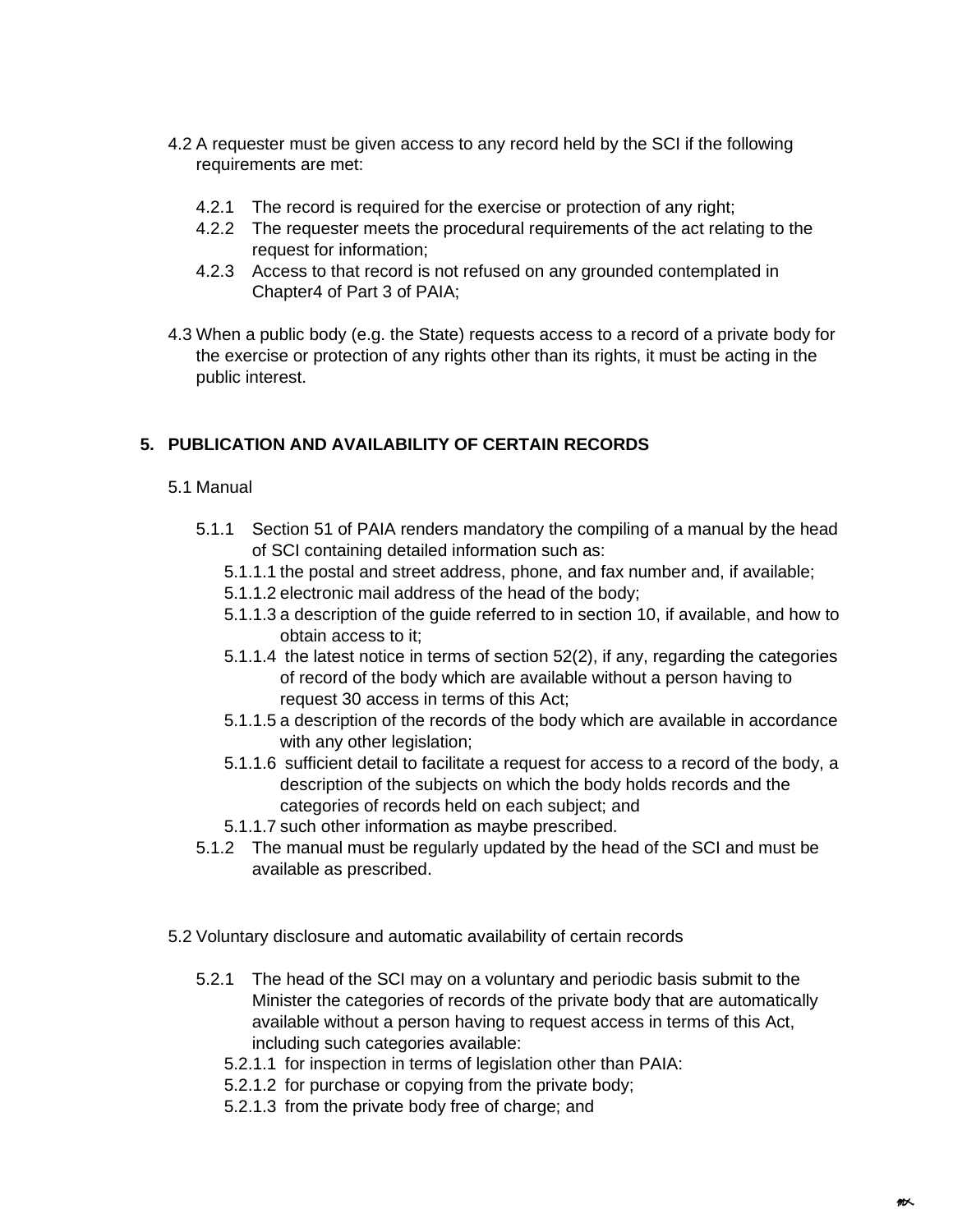- 5.2.2 how to obtain access to such records.
- 5.2.3 The only fee payable (if any) for access to a record described in a list so published is a prescribed fee for reproduction.
- 5.2.4 The head of the SCI may delete any part of a record contemplated in 5.2.1 which, on a request for access, may or must be refused in terms of Chapter 4 of Part 3 of PAIA.

# **6. MANNER OF ACCESS**

- 6.1 The request for access to a record of the SCI must be made in the prescribed form and addressed to the SCI at its elected address, fax number or via email.
- 6.2 The form for a request for access prescribed must at least require the requester
	- 6.2.1 to provide sufficient particulars to enable the head of the SCI to identify:
		- 6.2.1.1 the record or records requested; and
		- 6.2.1.2 identify the requester
- 6.3 to indicate which form of access is required;
- 6.4 to specify a postal address or fax number of the requester in the republic;
- 6.5 to identify the right the requester is seeking to exercise or protect and provide an explanation as to why the requested record is required for the exercise or protection of that right;
- 6.6 if, in addition to a written reply, the requester wishes to be informed of the decision on the request in any other manner, to state that manner and the necessary particulars to be so informed; and
- 6.7 if the request is made on behalf of a person, to submit proof of the capacity in which the requester is making the request, to the reasonable satisfaction of the head of the SCI.

# **7. FEES**

- 7.1 The head of the SCI must give notice of the prescribed request fee to be paid to a requester of a record, other than a personal requester (a person who is requesting their personal record), before the request can be attended to.
- 7.2 The content of the notice and the procedure around the payment of fees as per section 54 of PAIA may be detailed in the manual of the SCI.

# **8. LOST RECORDS OR RECORDS THAT DO NOT EXIST**

8.1 If all reasonable steps have been taken to find a record and there are reasonable grounds to believe that record cannot be found or does not exist, then the head of the SCI must by affidavit or affirmation, notify the requester that access to that record cannot be granted.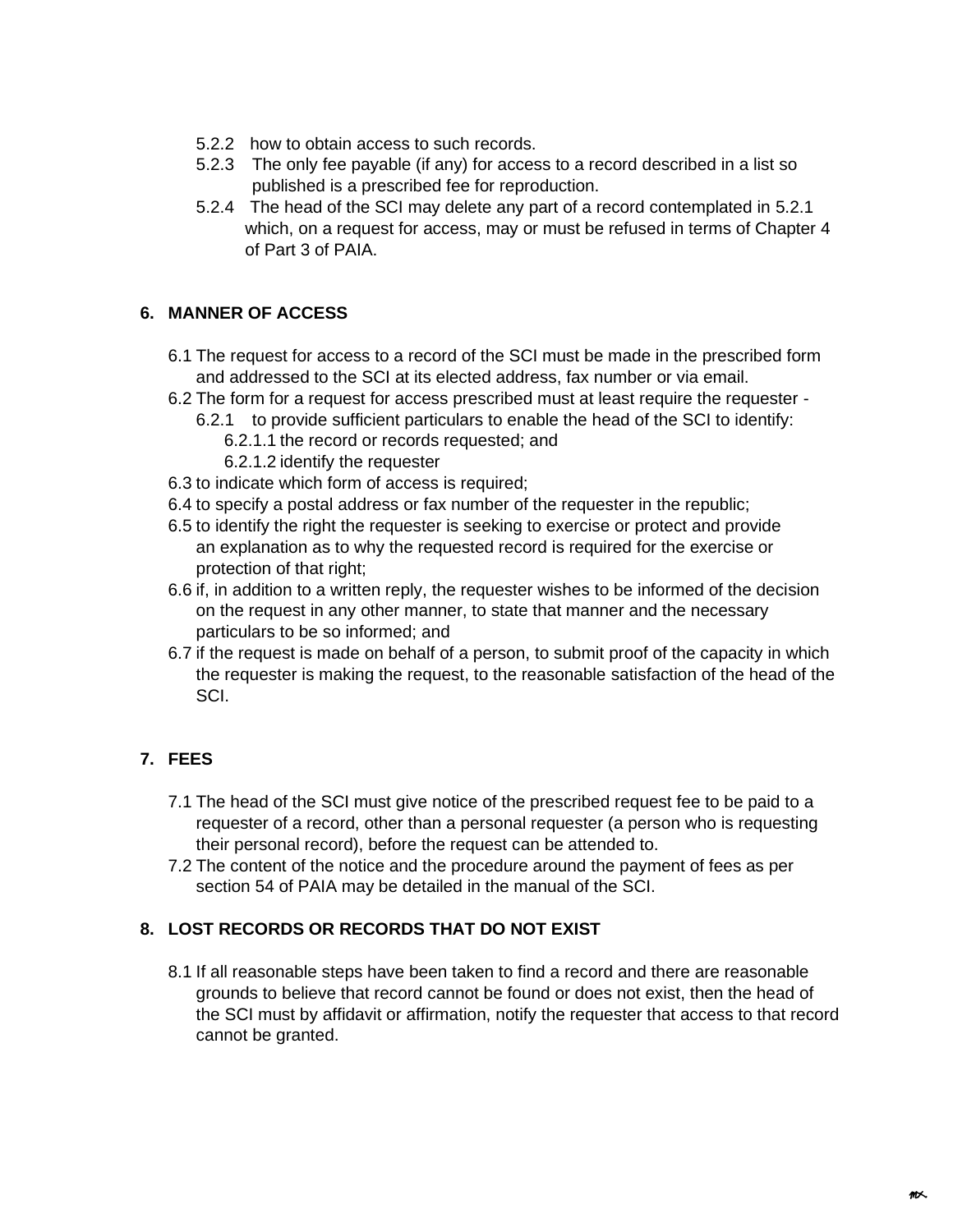- 8.2 The affidavit or affirmation must give a full account of all steps taken to find the record or determine whether it in fact exists and must include all communication with every person who conducted the search on behalf of the head.
- 8.3 In terms of PAIA, this constitutes a decision to refuse a request for access to the record.
- 8.4 Should the record be found after the notice has been sent, the requester must be given access to the record, unless such access is refused on a ground of refusal in terms of Chapter 4 of Part 3 of PAIA.

# **9. DECISION ON REQUEST**

- 9.1 The head of the SCI is to decide as to whether to grant a request for access to a record and notify the requester thereof as soon as reasonably possible but within 30 days after the request has been received.
- 9.2 If the request for access to a record is granted, notice must be given to the requester in the prescribed manner.
- 9.3 If the request for access to a record is refused, notice must be given to the requester in the prescribed manner and:
	- 9.3.1 state adequate reasons for the refusal, including the provisions of this Act relied on;
	- 9.3.2 exclude, from any such reasons, any reference to the content of the record; and
	- 9.3.3 state that the requester may lodge an application with a court against the refusal of the request, and the procedure (including the period) for lodging the application.

# **10. GROUNDS FOR REFUSAL OF ACCESS TO RECORDS**

- 10.1 Chapter 4 of Part 3 of PAIA stipulates the various ground for refusal and limitations on each ground which include:
	- 10.1.1 protection of privacy of third party who is natural person
	- 10.1.2 protection of commercial information of third party
	- 10.1.3 protection of certain confidential information of third party
	- 10.1.4 protection of safety of individuals, and protection of property
	- 10.1.5 protection of records privileged from production in legal proceedings
	- 10.1.6 Commercial information of private body
	- 10.1.7 protection of research information of third party, and protection of research information of private body
- 10.2 Mandatory disclosure in public interest despite any other provision of Chapter 4, the head of a private body must grant a request for access to a record of the body contemplated in section 63(1), 64(1), 65, 50, 66(a) or (b), 67, 68(1) or 69(1) or (2) if—
	- 10.2.1 the disclosure of the record would reveal evidence of—
		- 10.2.1.1 a substantial contravention of, or failure to comply with, the law; or
		- 10.2.1.2 imminent and serious public safety or environmental risk; and